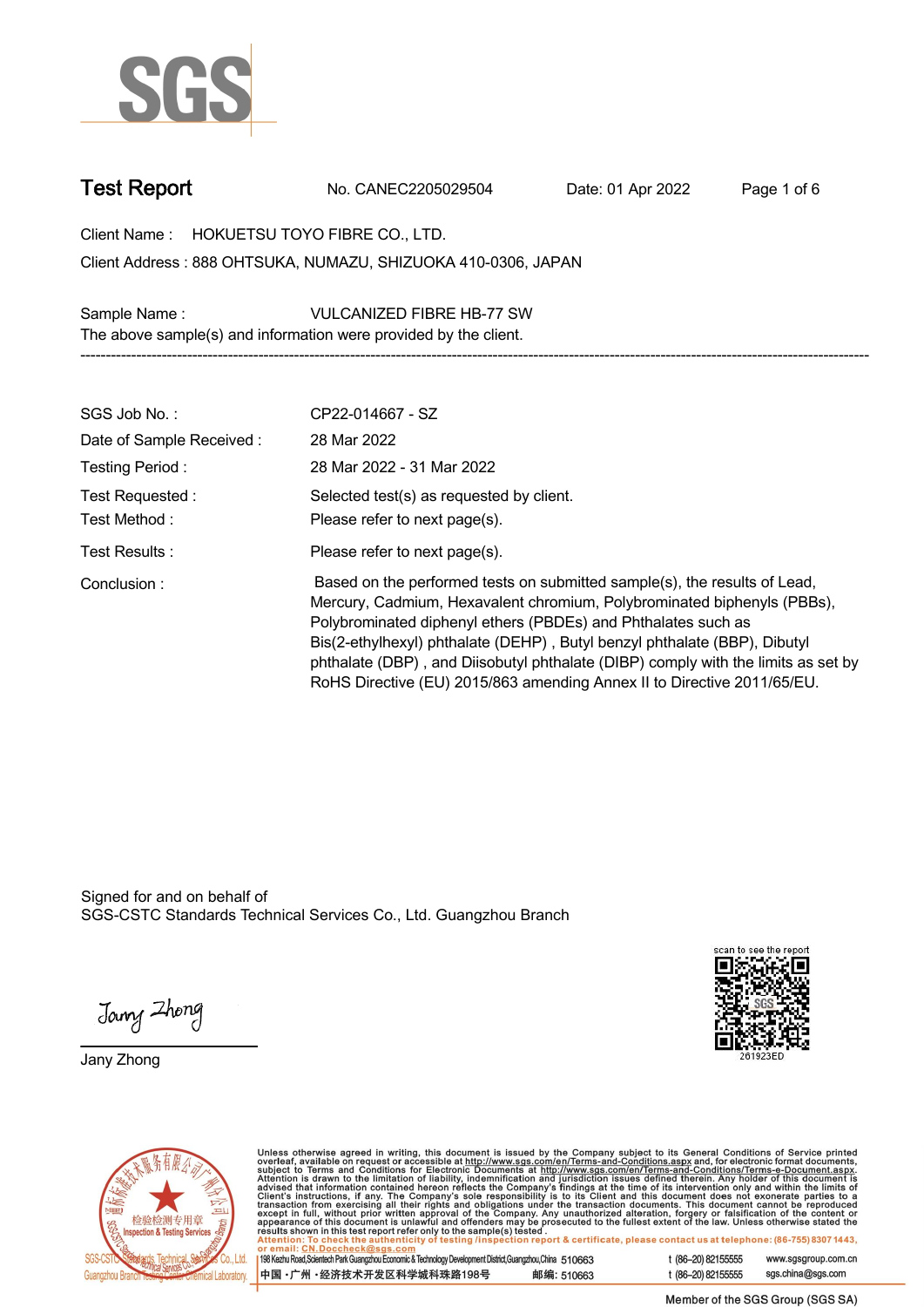

**Test Report. No. CANEC2205029504 . Date: 01 Apr 2022. Page 2 of 6.**

**Test Results :.**

**Test Part Description : .**

| Specimen No.    | <b>SGS Sample ID</b> | <b>Description</b>   |
|-----------------|----------------------|----------------------|
| SN <sub>1</sub> | CAN22-050295.004     | White material sheet |

- **Remarks :.(1) 1 mg/kg = 1 ppm = 0.0001% .**
	- **(2) MDL = Method Detection Limit .**
	- **(3) ND = Not Detected ( < MDL ) .**
	- **(4) "-" = Not Regulated .**

## **RoHS Directive (EU) 2015/863 amending Annex II to Directive 2011/65/EU.**

**Test Method :. With reference to IEC 62321-4:2013+A1:2017, IEC 62321-5:2013, IEC 62321-7-2:2017 , IEC 62321-6:2015 and IEC 62321-8:2017, analyzed by ICP-OES , UV-Vis and GC-MS . .**

| Test Item(s)               | <b>Limit</b> | <u>Unit</u> | <b>MDL</b>                   | 004       |
|----------------------------|--------------|-------------|------------------------------|-----------|
| Cadmium (Cd)               | 100          | mg/kg       | $\overline{c}$               | <b>ND</b> |
| Lead (Pb)                  | 1,000        | mg/kg       | $\overline{2}$               | <b>ND</b> |
| Mercury (Hg)               | 1,000        | mg/kg       | $\overline{2}$               | <b>ND</b> |
| Hexavalent Chromium (CrVI) | 1,000        | mg/kg       | 8                            | <b>ND</b> |
| Sum of PBBs                | 1,000        | mg/kg       | $\overline{\phantom{0}}$     | <b>ND</b> |
| Monobromobiphenyl          |              | mg/kg       | 5                            | <b>ND</b> |
| Dibromobiphenyl            | -            | mg/kg       | 5                            | <b>ND</b> |
| Tribromobiphenyl           | -            | mg/kg       | 5                            | <b>ND</b> |
| Tetrabromobiphenyl         |              | mg/kg       | 5                            | <b>ND</b> |
| Pentabromobiphenyl         | -            | mg/kg       | 5                            | <b>ND</b> |
| Hexabromobiphenyl          |              | mg/kg       | 5                            | <b>ND</b> |
| Heptabromobiphenyl         |              | mg/kg       | 5                            | <b>ND</b> |
| Octabromobiphenyl          | -            | mg/kg       | 5                            | <b>ND</b> |
| Nonabromobiphenyl          |              | mg/kg       | 5                            | <b>ND</b> |
| Decabromobiphenyl          |              | mg/kg       | 5                            | <b>ND</b> |
| Sum of PBDEs               | 1,000        | mg/kg       | $\qquad \qquad \blacksquare$ | <b>ND</b> |
| Monobromodiphenyl ether    |              | mg/kg       | 5                            | <b>ND</b> |
| Dibromodiphenyl ether      |              | mg/kg       | 5                            | <b>ND</b> |
| Tribromodiphenyl ether     | -            | mg/kg       | 5                            | <b>ND</b> |
| Tetrabromodiphenyl ether   |              | mg/kg       | 5                            | <b>ND</b> |
| Pentabromodiphenyl ether   |              | mg/kg       | 5                            | <b>ND</b> |



Unless otherwise agreed in writing, this document is issued by the Company subject to its General Conditions of Service printed overleaf, available on request or accessible at http://www.sgs.com/en/Terms-and-Conditions.as

| or email: CN.DOCCHECK@sgs.com                                                                              |            |                    |                     |
|------------------------------------------------------------------------------------------------------------|------------|--------------------|---------------------|
| 198 Kezhu Road,Scientech Park Guangzhou Economic & Technology Development District,Guangzhou,China 51 0663 |            | t (86-20) 82155555 | www.sgsgroup.com.cl |
| ┃中国 •广州 •经济技术开发区科学城科珠路198号 ↓                                                                               | 邮编: 510663 | t (86-20) 82155555 | sgs.china@sgs.com   |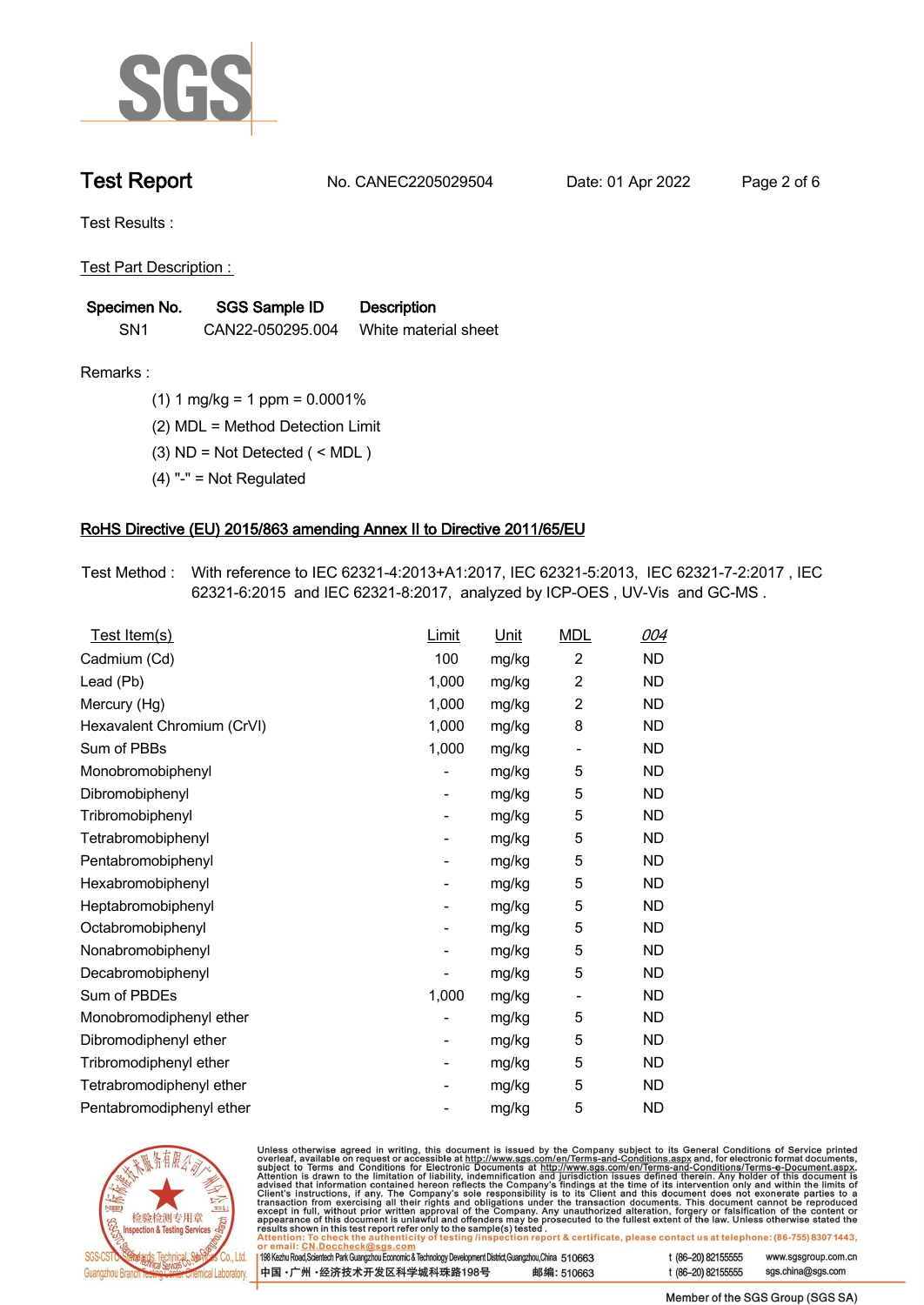

| <b>Test Report</b>                  | No. CANEC2205029504      |       |            | Date: 01 Apr 2022 | Page 3 of 6 |
|-------------------------------------|--------------------------|-------|------------|-------------------|-------------|
| Test Item(s)                        | Limit                    | Unit  | <b>MDL</b> | 004               |             |
| Hexabromodiphenyl ether             | ۰.                       | mg/kg | 5          | <b>ND</b>         |             |
| Heptabromodiphenyl ether            | ٠                        | mg/kg | 5          | <b>ND</b>         |             |
| Octabromodiphenyl ether             | Ξ.                       | mg/kg | 5          | <b>ND</b>         |             |
| Nonabromodiphenyl ether             | Ξ.                       | mg/kg | 5          | <b>ND</b>         |             |
| Decabromodiphenyl ether             | $\overline{\phantom{a}}$ | mg/kg | 5          | <b>ND</b>         |             |
| Dibutyl phthalate (DBP)             | 1.000                    | mg/kg | 50         | <b>ND</b>         |             |
| Butyl benzyl phthalate (BBP)        | 1.000                    | mg/kg | 50         | <b>ND</b>         |             |
| Bis (2-ethylhexyl) phthalate (DEHP) | 1.000                    | mg/kg | 50         | <b>ND</b>         |             |
| Diisobutyl Phthalates (DIBP)        | 1.000                    | mg/kg | 50         | ND                |             |

### **Notes :.**

**(1) The maximum permissible limit is quoted from RoHS Directive (EU) 2015/863.**

**(2) IEC 62321 series is equivalent to EN 62321 series**

**https://www.cenelec.eu/dyn/www/f?p=104:30:1742232870351101::::FSP\_ORG\_ID,FSP\_LANG\_ID:12586 37,25**

**(3) The restriction of DEHP, BBP, DBP and DIBP shall apply to medical devices, including in vitro medical devices, and monitoring and control instruments, including industrial monitoring and control instruments, from 22 July 2021..**



Unless otherwise agreed in writing, this document is issued by the Company subject to its General Conditions of Service printed<br>overleaf, available on request or accessible at http://www.sgs.com/en/Terms-and-Conditions.as

| 198 Kezhu Road, Scientech Park Guangzhou Economic & Technology Development District, Guangzhou, China 510663 |            |
|--------------------------------------------------------------------------------------------------------------|------------|
| 中国・广州 ・经济技术开发区科学城科珠路198号                                                                                     | 邮编: 510663 |

www.sgsgroup.com.cn

t (86-20) 82155555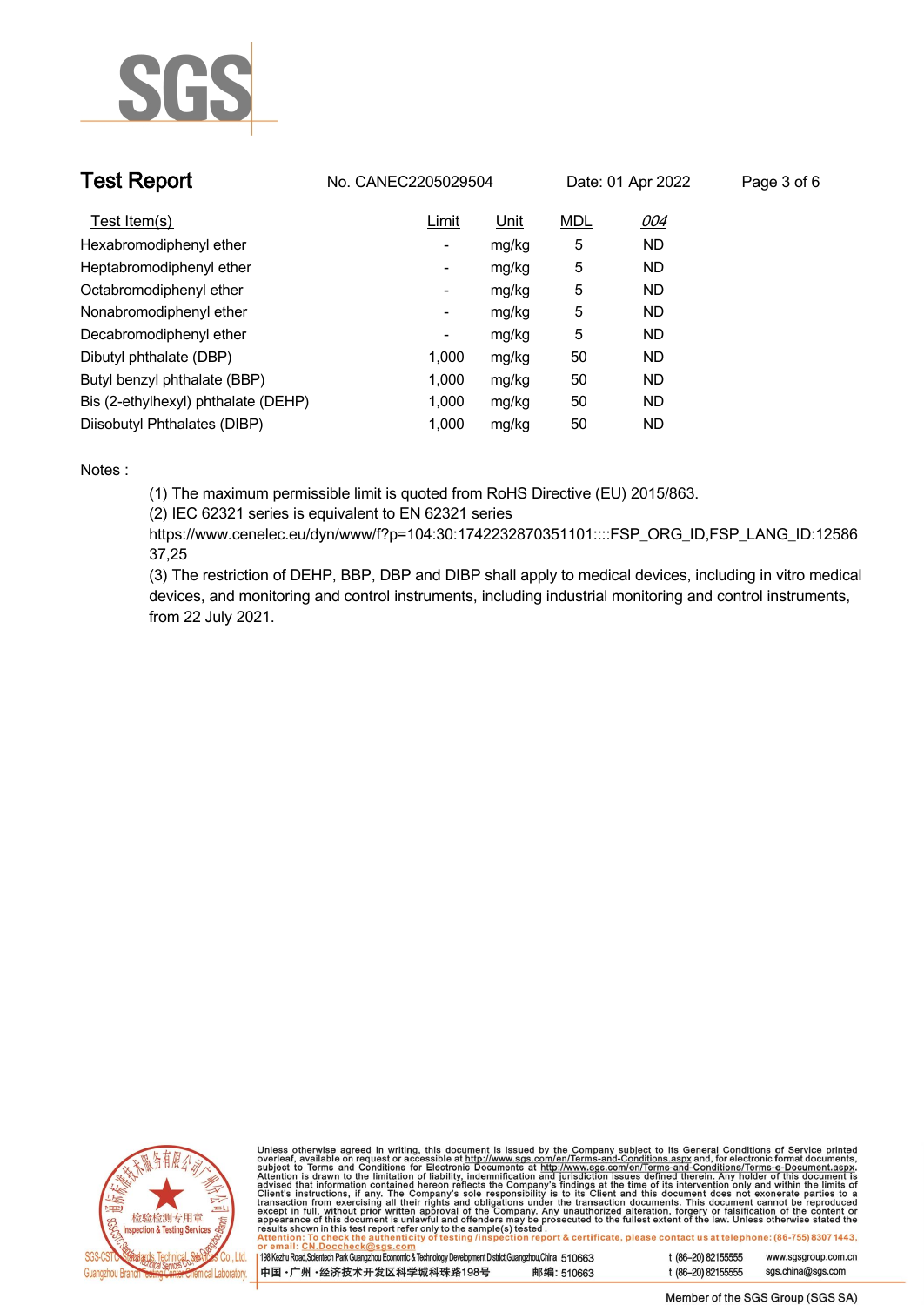

**Test Report. No. CANEC2205029504 . Date: 01 Apr 2022. Page 4 of 6.**

## **ATTACHMENTS Pb/Cd/Hg/Cr6+/PBBs/PBDEs Testing Flow Chart**

**1) These samples were dissolved totally by pre -conditioning method according to below flow chart. (Cr6+ and PBBs/PBDEs test method excluded ).**





Unless otherwise agreed in writing, this document is issued by the Company subject to its General Conditions of Service printed<br>overleaf, available on request or accessible at <u>http://www.sgs.com/en/Terms-and-Conditions.a</u>

| 198 Kezhu Road,Scientech Park Guangzhou Economic & Technology Development District,Guangzhou,China   510663 |            |
|-------------------------------------------------------------------------------------------------------------|------------|
| 中国 •广州 •经济技术开发区科学城科珠路198号 ;                                                                                 | 邮编: 510663 |

t (86-20) 82155555 t (86-20) 82155555 sas.china@sas.com

www.sgsgroup.com.cn

Member of the SGS Group (SGS SA)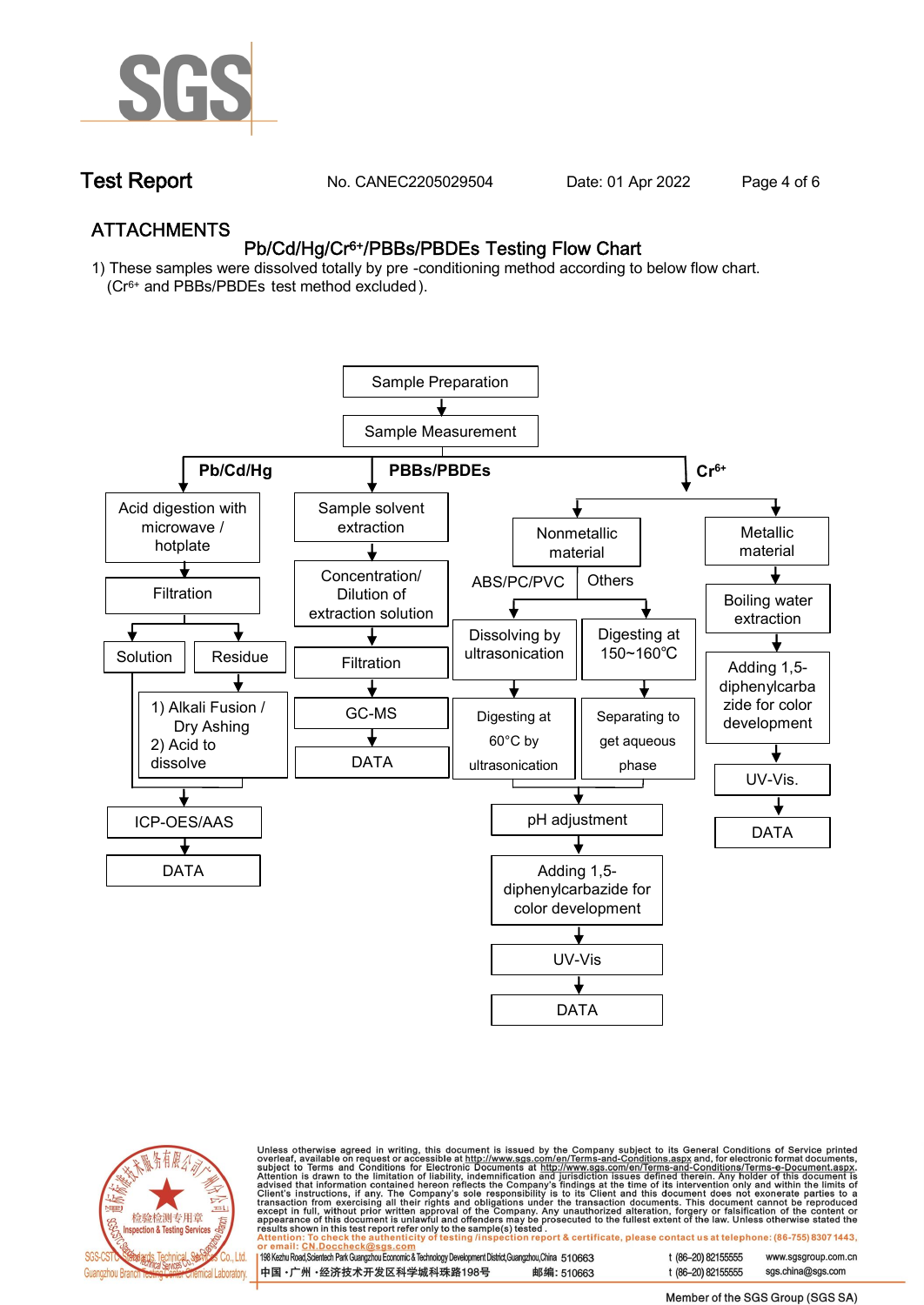

**Test Report. No. CANEC2205029504 . Date: 01 Apr 2022. Page 5 of 6.**

# **ATTACHMENTS Phthalates Testing Flow Chart**





Unless otherwise agreed in writing, this document is issued by the Company subject to its General Conditions of Service printed overleaf, available on request or accessible at http://www.sgs.com/en/Terms-and-Conditions.as

| or email: CN.Doccheck@sus.com                                                                                |            |  |
|--------------------------------------------------------------------------------------------------------------|------------|--|
|                                                                                                              |            |  |
| 198 Kezhu Road, Scientech Park Guangzhou Economic & Technology Development District, Guangzhou, China 510663 |            |  |
|                                                                                                              |            |  |
| 中国 •广州 •经济技术开发区科学城科珠路198号                                                                                    | 邮编: 510663 |  |
|                                                                                                              |            |  |

t (86-20) 82155555 www.sgsgroup.com.cn t (86-20) 82155555 sgs.china@sgs.com